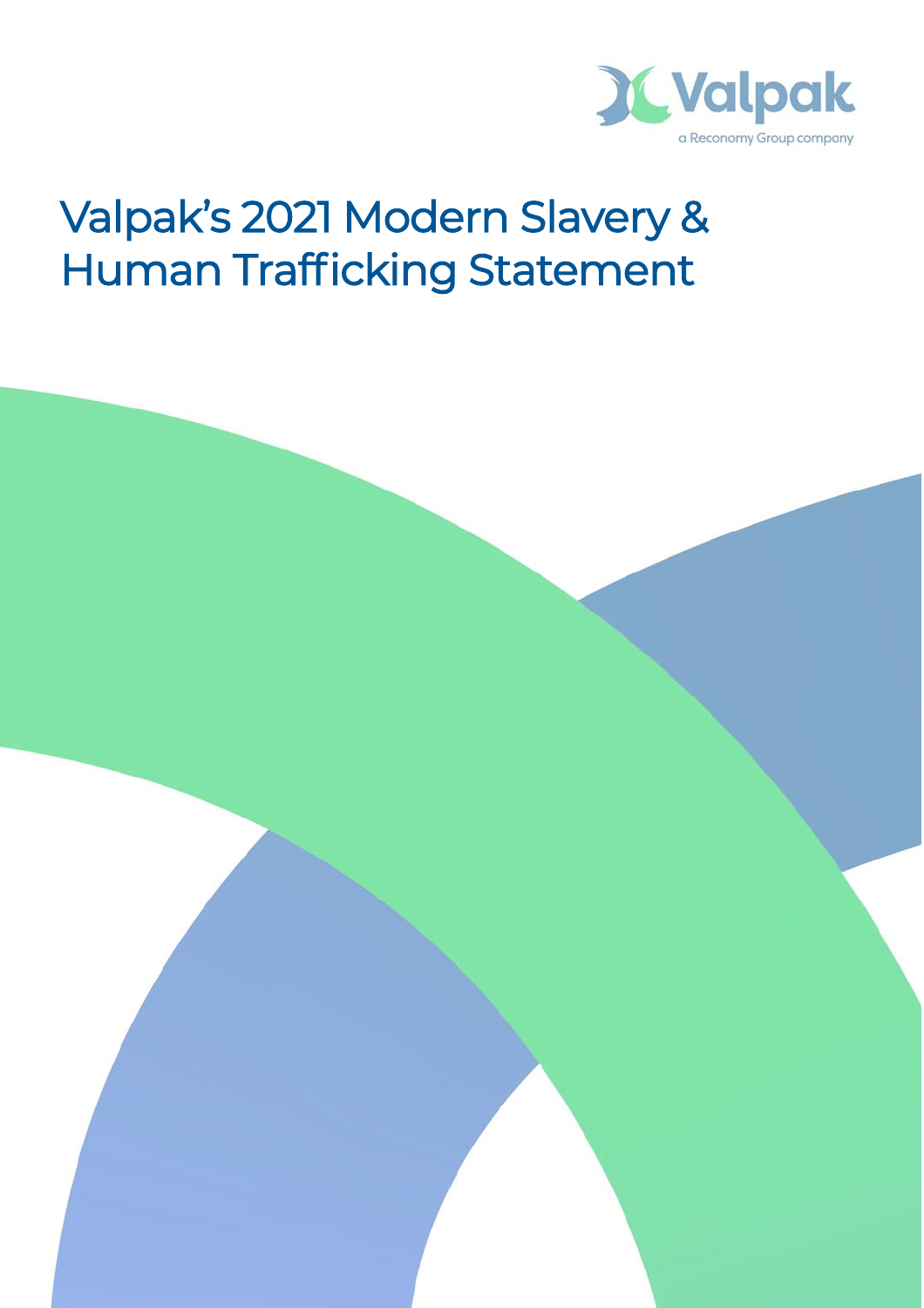### Contents

| $\mathbf{1}$   |       |  |  |
|----------------|-------|--|--|
| 2              |       |  |  |
| 3              |       |  |  |
|                | 3.1   |  |  |
|                | 3.2   |  |  |
|                | 3.3   |  |  |
| $\overline{4}$ |       |  |  |
|                | 4.1   |  |  |
|                | 4.2   |  |  |
|                | 4.2.1 |  |  |
|                |       |  |  |
| 5              |       |  |  |
|                | 5.1   |  |  |

Valpak Limited Unit 4, Stratford Business Park, Banbury Road, Stratford-upon-Avon CV37 7GW

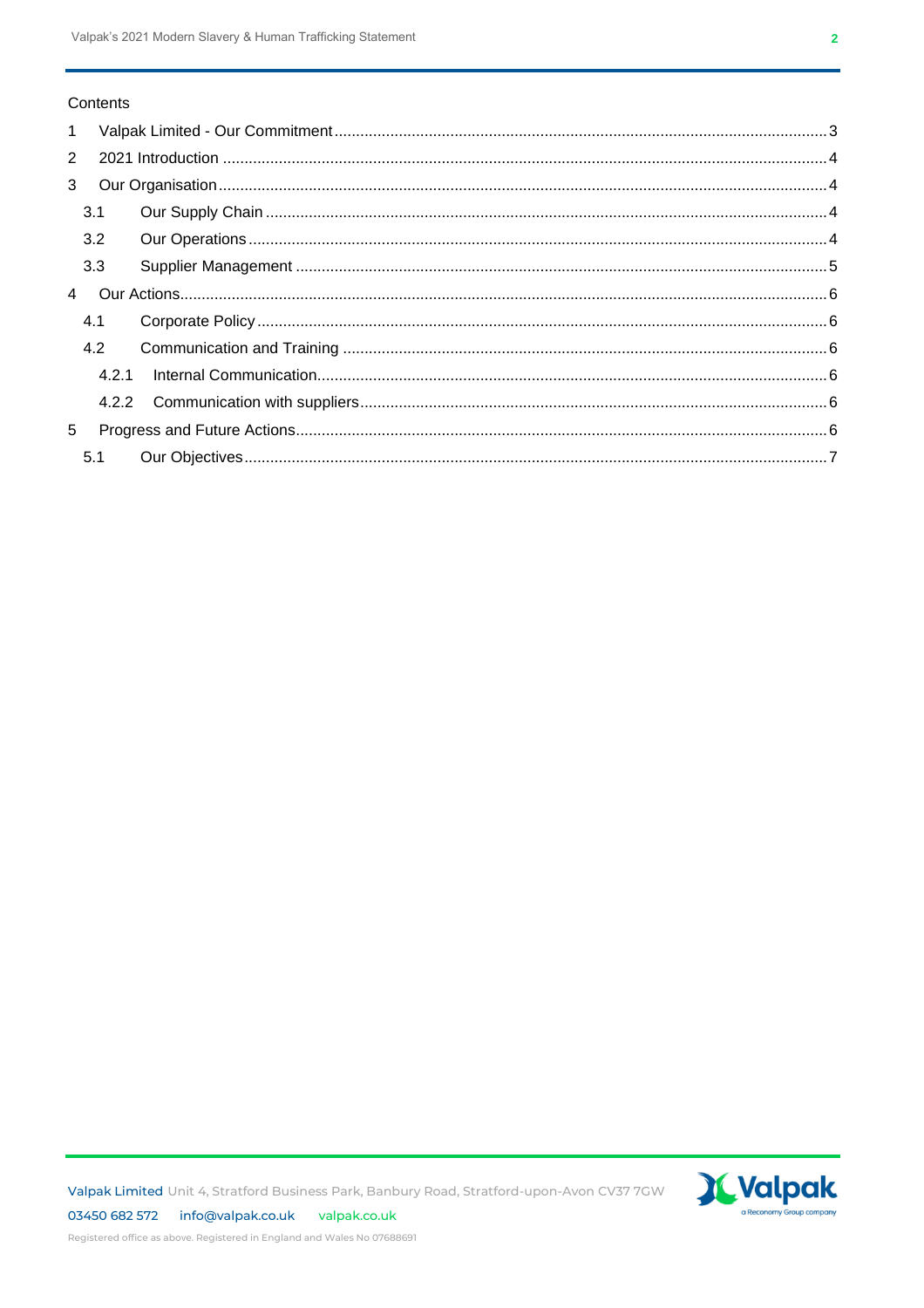# **1 Valpak Limited - Our Commitment**

Valpak is passionately committed to maintaining high standards throughout our dealings with employees, customers, and suppliers, conducting every aspect of our business with inclusivity, honesty, integrity and openness. Valpak will continue to review and seek feedback on our practices, to meet these standards.

Key elements that we seek to address:

## *Policy*

We are committed to ensuring that there is no modern slavery or human trafficking in any part of our business and require all our suppliers to do the same.

We have defined clear standards for our staff and our suppliers in our Business Ethics and expect these to be adhered to, always. The policy is communicated to all staff and suppliers, through onboarding and inductions, to encourage them to act responsibly and affect change.

#### *Risk management*

We have identified that our greatest potential risks in relation to modern slavery exist in our supply chain. A risk management approach has been taken to help us identify and understand the potential risks and to ensure we can respond appropriately to any challenges. We will continue to review this approach and seek to strengthen our processes.

#### *Awareness*

At Valpak, we recognise our responsibility to ensure staff are aware of the reality of modern slavery in the UK and worldwide. We provide online and induction training that enables staff to recognise and respond to any instances of modern slavery - during work time or otherwise.

The Valpak Slavery and Human Trafficking statement will be updated and published annually.

The Statement has been approved by the Executive Board.

#### **Signature**

S. Cough

Name: Steve Gough Position: CEO Date: 18 March 2022

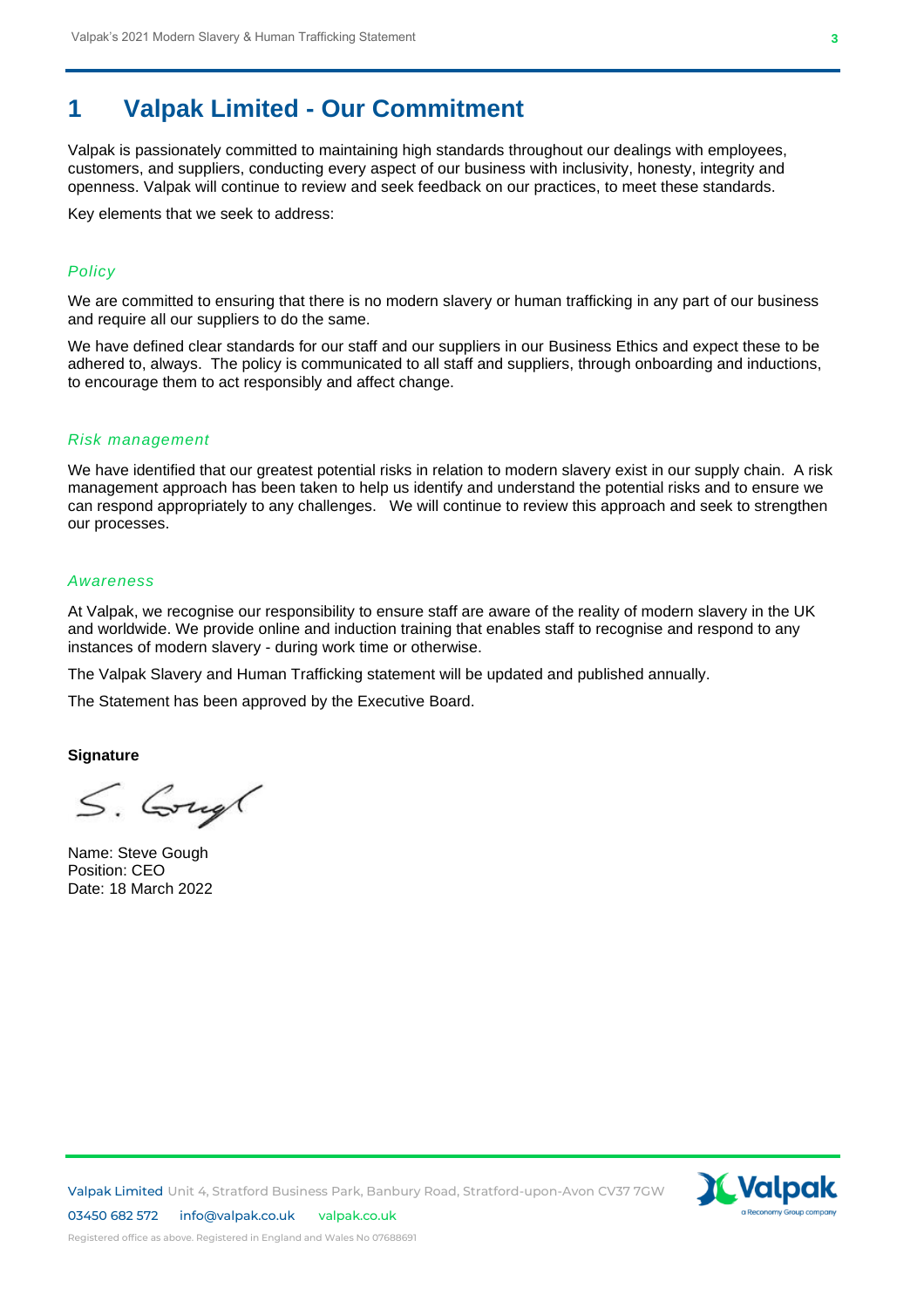# **2 2021 Introduction**

This is the sixth annual statement on slavery and human trafficking. The statement details the steps taken by Valpak Limited (including Valpak Scotland Limited, Valpak Recycling Limited and Valpak Retail WEEE Services Limited) within the financial year ending 31 December 2021 to ensure that modern slavery is not occurring in our business and supply chain.

Since our previous statement, our core activities remain the same, albeit our offices have remained closed and site visits restricted, due to Covid19 and the associated government guidelines.

# **3 Our Organisation**

Valpak has been providing pioneering sustainable solutions to over 4,000 customers since 1997 when the first piece of producer responsibility legislation, the Packaging Waste Regulations, was introduced in the UK.

We have continued to grow our service offering steadily, providing solutions for organisations obligated under a wide range of complex environmental legislation, encompassing sustainability and waste management issues amongst many others.

The compliance and consultancy services are mainly delivered from one office in Stratford upon Avon, but as previously mentioned this has been closed for most of the year. Altogether, Valpak has approximately 180 personnel, across all services.

## 3.1 Our Supply Chain

Our supply chain includes a wide range of businesses, including SMEs, providing Valpak with services and goods which support our office operations, compliance activity and waste management and recycling services undertaken on behalf of our members and customers. Within 2021, the number of active direct suppliers was just over 400.

Most of these direct suppliers to Valpak are UK based organisations, with less than one percent by spend of purchases being made directly with suppliers outside of the UK. Those services directly sourced from suppliers outside of the UK were all for professional services such as IT or consultancy. It is however recognised that although operating within the UK some suppliers have international operations and for example international end-markets are utilised for recyclable materials. We also appreciate that there are global and UK hotspots for Modern Slavery, and this is considered during the risk assessment process.

## 3.2 Our Operations

Valpak conducts its business by developing long standing, reliable, inclusive, safe, pioneering, customer focused and sustainable services. Valpak has a Corporate Social Responsibility Policy, and an Ethical Policy for staff which sets out our commitments and standard of conduct to our employees and members. Valpak's mission, vision and values also provide guidance to our staff on what is expected from then.

The Corporate Social Responsibility Policy provides a framework of standards and principles for Valpak managers and employees to adhere to in the following areas:

- **Business Ethics**
- Health & Safety
- **Employment**
- Customer
- **Community**
- **Environment**

The Ethical Policy includes commitments to:

- Fair and equal pay
- Equal opportunities

Valpak Limited Unit 4, Stratford Business Park, Banbury Road, Stratford-upon-Avon CV37 7GW



03450 682 572 info@valpak.co.uk valpak.co.uk

Registered office as above. Registered in England and Wales No 07688691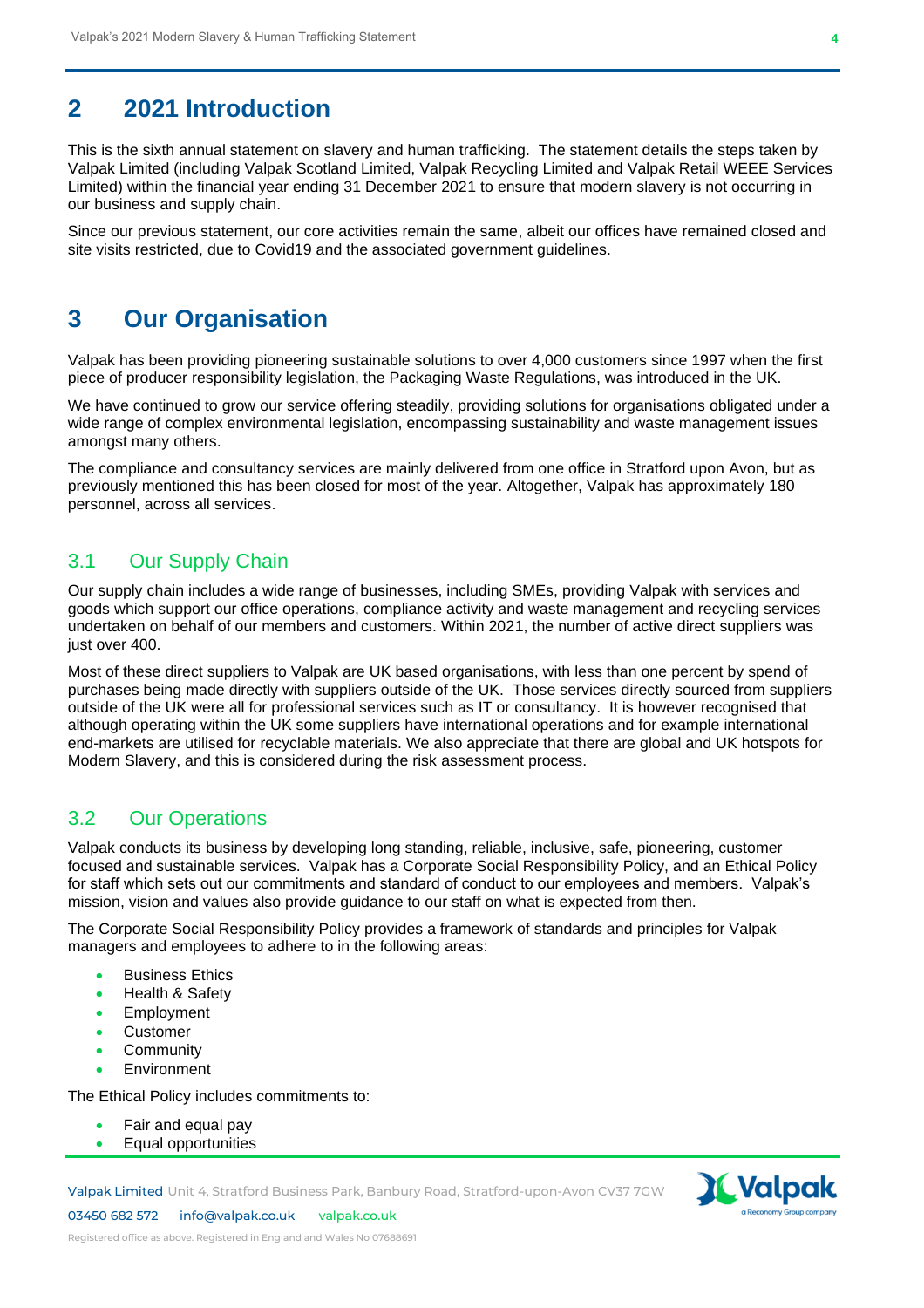#### • Human rights

Responsibility for the policies and the action to address modern slavery within our business and supply chain is held by the Director of HR and the Chief Executive Officer, who provide the operational and leadership commitment.

Valpak encourages its customers, suppliers, and employees to use the Whistle Blowing policy to report any concerns, including issues regarding Modern Slavery, to the Valpak Board. We have a process in place and clear steps to take if modern slavery was to be discovered in our business. This includes escalation to line management in the first instance, or contacting police if Valpak believe someone is in immediate danger. We would seek advice from the UK Government modern slavery helpline 0800 0121 700 or website (www.modernslaveryhelpline.org). If further advice was needed or as an alternative contact if modern slavery was suspected, we would consult with the charity Hope for Justice (0300 008 8000), to ask about the next steps to take.

Any complaint received will be logged as an incident, investigated thoroughly and appropriate action taken, in line with our process. In addition to whistle blowing, Valpak has grievance procedures in place for employees and complaints procedures for customers and suppliers.

Our recruitment practices always respect human rights by ensuring equal opportunities and fair treatment for all. New employees are screened in compliance with right to work checks and we only work with reputable recruitment consultants with whom we have preferred supplier relationships with. All employees have agreed terms and conditions which accord with employment law and we have an internal commitment to pay our employees above national living wage regardless of age. We have a zero-tolerance approach to slavery, trafficking or forced labour.

## 3.3 Supplier Management

Valpak has a significant number of suppliers, providing a wide range of services and goods. Valpak has long standing relationships with many of its suppliers and if we have any concerns that they are not meeting our expected standards, we work with them to address this. To identify the risks of modern slavery within our supply chain, Valpak has implemented a risk assessment approach.

The risk assessment exercise was carried out to allocate a low, medium, high risk rating to each category of supplier. This assessment was a desktop exercise to review the known information about the supplier and supplier categories and information available on the potential risks of modern slavery in terms of the supplier sector and location. Higher risk categories of suppliers were identified as those related to waste management activities.

For all new suppliers, Valpak's supplier set-up process is comprehensive; tailored to the type of supplier, we request information from the company on its health and safety, environmental, quality and security systems to ensure maximum visibility. The set-up process includes a request for information regarding the existence of a modern slavery statement and any procedures and policies in place to address modern slavery within their own business and supply chain.

As part of the supplier set up process, Valpak has a Code of Ethics for suppliers which all suppliers are expected to adhere to, or to take steps to become compliant. This includes modern slavery and standards on human rights and employment standards.

Any member of Valpak staff who visits a supplier site are asked to raise any concerns that they may have regarding a site in relation to modern slavery site to their line manager, who will follow the escalation process as mentioned above.

Self-assessment questionnaires were sent to key suppliers focussing on recycling services and all suppliers that responded were ranked as low risk overall. Our next step is to extend this to smaller suppliers, who may not be required to have a statement themselves, but who could be a risk, in both locality and sector.

Any suppliers which fail to respond will be contacted again and then any non-response will be escalated to the service managers for review. A decision will then be taken to help the supplier to comply or to cease trading, by the Executive Management Team.



03450 682 572 info@valpak.co.uk valpak.co.uk

Registered office as above. Registered in England and Wales No 07688691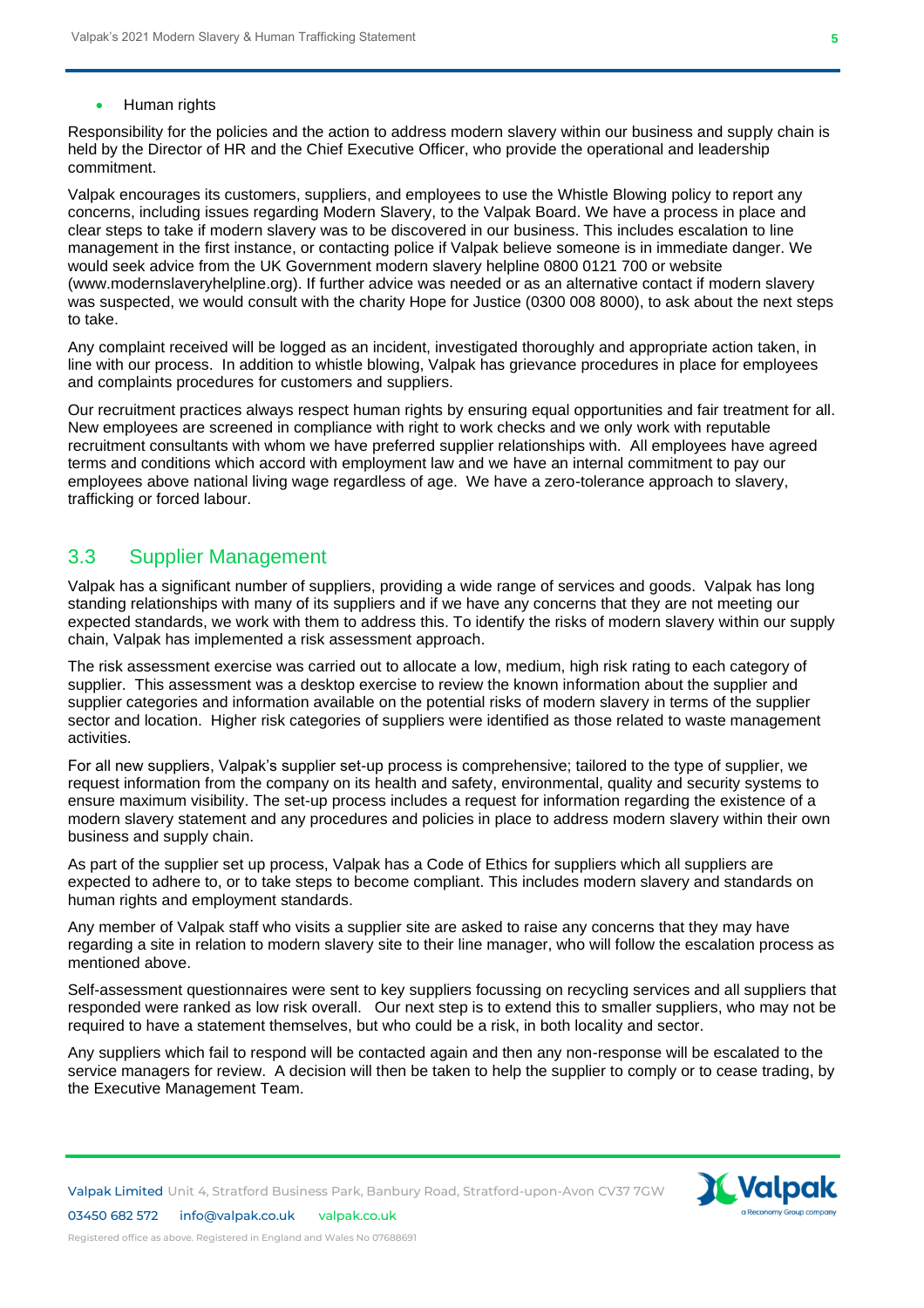# **4 Our Actions**

During the financial year, Valpak has continued to implement its existing practices and corporate policies on business ethics and corporate social responsibility which includes modern slavery. These policies, practices and objectives will be monitored and reviewed for effectiveness at least annually, through the internal audit process used by Valpak.

## 4.1 Corporate Policy

Valpak is committed to conducting business with honesty, integrity and openness, respecting human rights and the interests of our employees. There have been no changes to our corporate policies which include the Ethical Policy for staff and suppliers and a corporate social responsibility policy, as we believe that they continue to be in line with the ambitions of the Modern Slavery Act.

## 4.2 Communication and Training

Valpak believe that as part of our commitment to help prevent modern slavery and human trafficking, it is important to raise our employee and supplier awareness of the issue.

## 4.2.1 Internal Communication

To help raise awareness:

• All staff are required to complete and pass, an eLearning Modern Slavery module, which was successfully completed for the third consecutive year.

### 4.2.2 Communication with suppliers

All new suppliers are asked to sign up to the Code of Ethics. The supplier set up process also asks suppliers to confirm whether they have processes in place to address modern slavery within their own business or supply chain.

# **5 Progress and Future Actions**

Valpak recognises that addressing the risk of modern slavery within our business and the supply chain is an ongoing process and is committed to continual review to ensure that we maintain the commitments set out at the beginning of this statement.

03450 682 572 info@valpak.co.uk valpak.co.uk